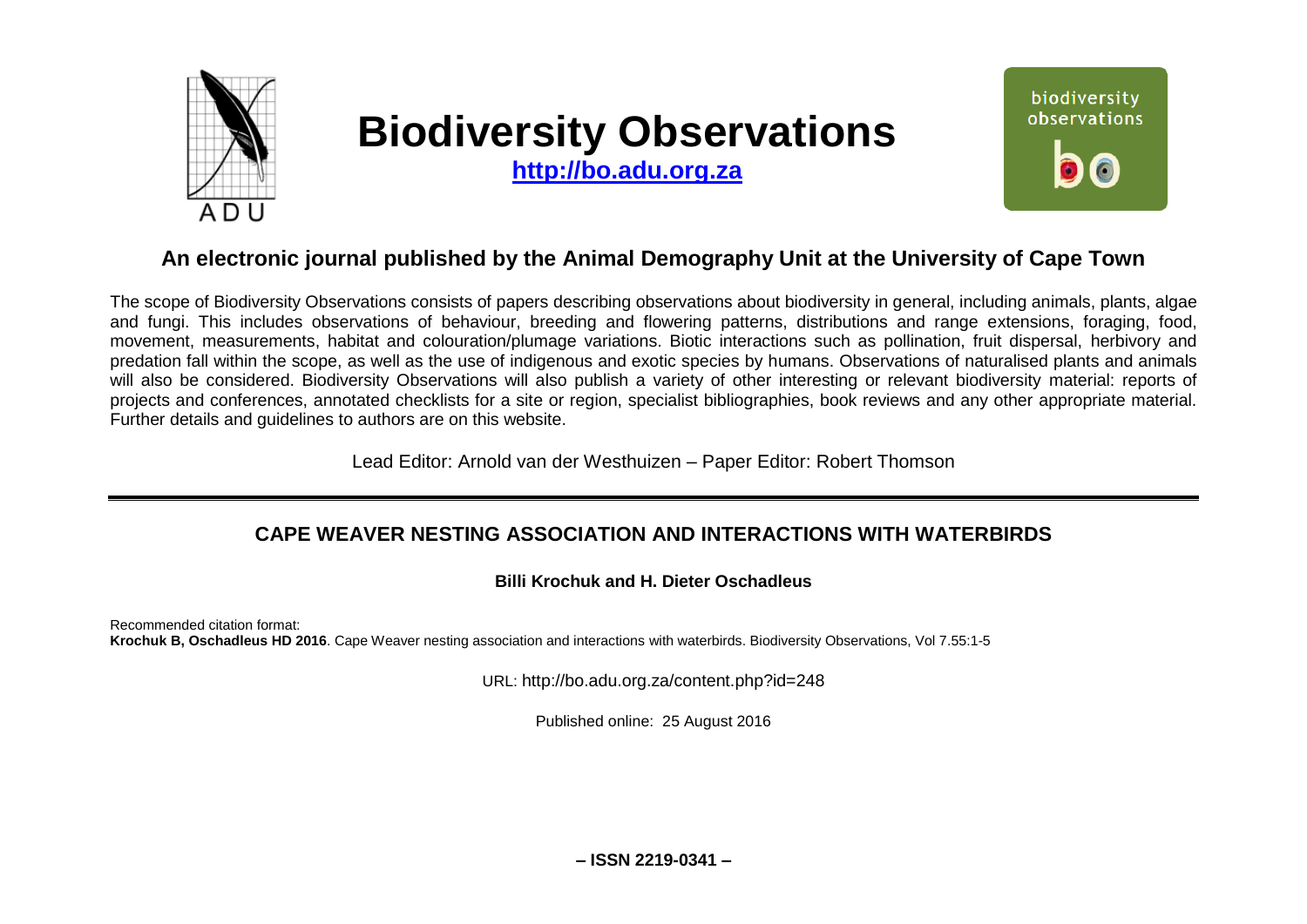

## **PHOtos of Weaver Nests (PHOWN)**

## **CAPE WEAVER NESTING ASSOCIATION AND INTERACTIONS WITH WATERBIRDS**

*Billi Krochuk and H. Dieter Oschadleus\**

\* Corresponding author: doschadleus@gmail.com

#### **Abstract**

A weaver-waterbird nesting association of three species, namely Cape Weavers, Reed Cormorants and a Hadeda Ibis pair, is described from Cape Town. The polygynous Cape Weavers were actively breeding from June to November 2015, with the Hadedas breeding from July to September, and the Reed Cormorants from late August to October. Several predators were seen in the area, but none elicited a response from the weavers or waterbirds, except a pair of calling Forest Buzzards which silenced the majority of the weaver colony. The weavers started building in the colony first, but when the cormorants arrived, the weavers seemed to build new nests around the cormorant nests.

#### **Introduction**

Predation has played a fundamental role in shaping the behaviour and reproductive strategies of birds on both an evolutionary and ecological timescale (Lima 2009, Quinn & Ueta 2008). Protective nesting associations, i.e. a scenario where one or more species directly benefit from the influence of a secondary associate species through the exclusion of shared predators at a nesting site (Quinn & Ueta 2008), is an incredible example of how unlikely relationships result in the mutual benefit of both parties. While protective nest association has been documented across a wide selection of avian orders, it is little studied in the family Ploceidae.

The Cape Weaver *Ploceus capensis* occasionally nests in mixedweaver species colonies (Skead 1965). This species will occasionally nest near the nests of raptors (Joubert 1932) as well as with waterbirds, such as Hadeda Ibises (Conner 1997) or in heronries (Sadler 1986; Whittington 2002 with regards to Reed Cormorants).



**Fig. 1.** Cape Weaver colony with waterbird nests at Die OogAdult Reed Cormorants are incubating on the far right (photo: B. Krochuk).

An active Cape Weaver colony in Cape Town at the Die Oog Nature Reserve is known to nest alongside Reed Cormorants *Microcarbo africanus* and a Hadeda Ibis *Bostrychia hagedash* pair (Fig. 1-2). In this study we aimed to determine the overlap in breeding activity between these three species and investigate the potential of protective association between the waterbirds and weavers. The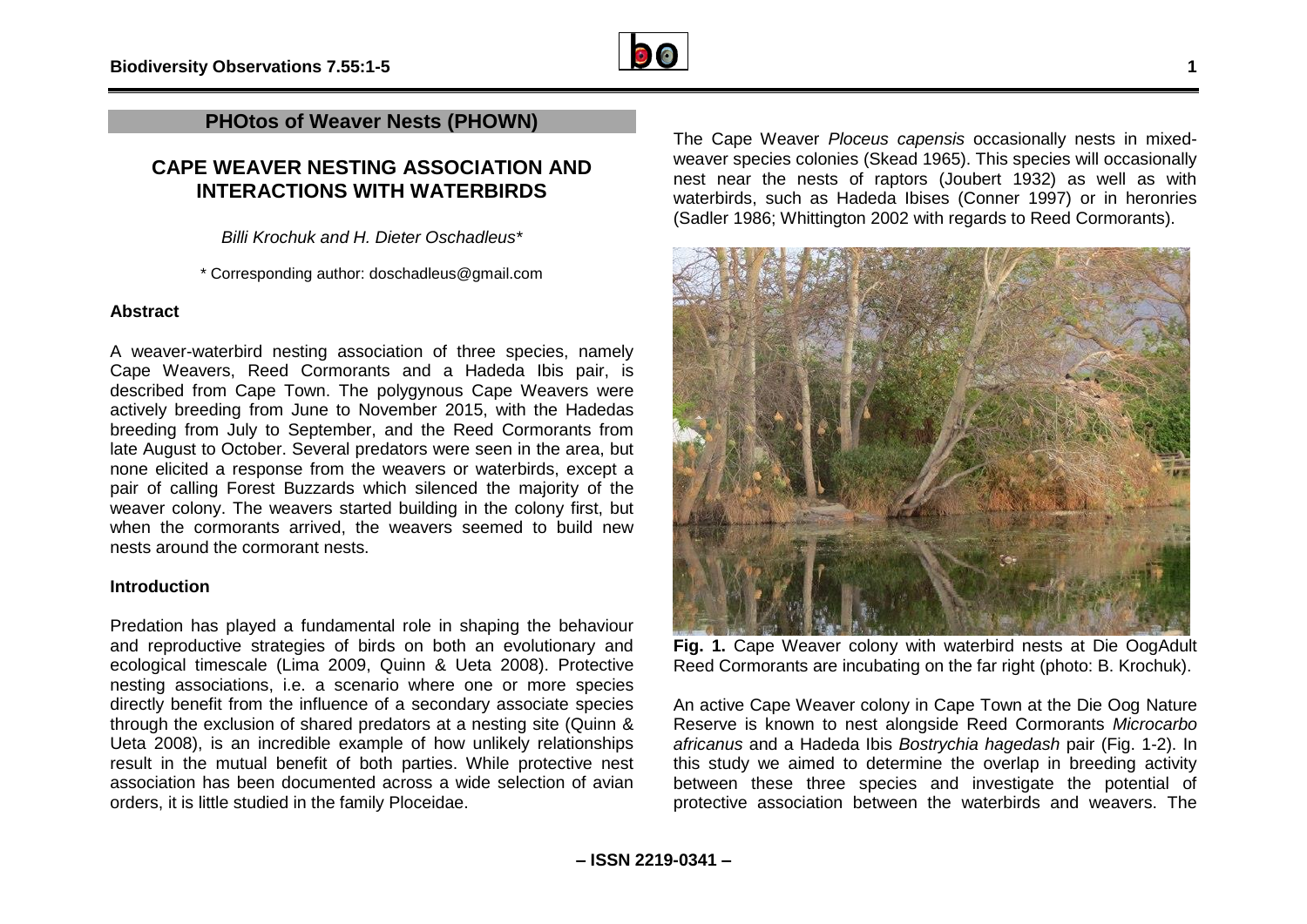

importance of increasing the number of studies on protective associations has been recently highlighted by Quinn & Ueta (2008).

#### **Study site**

Die Oog ("The Eye") is one of the oldest reservoirs in the Constantia Valley, Cape Town. Die Oog was built on top of a hill on a spring between 1716 and 1764 as a water storage dam. In 1981 Bergvliet Farm was subdivided into four portions, with Portion 4 kept as a public open space of 1.3 hectares, now known as the Die Oog Bird Sanctuary and Nature Reserve (Brown & Magoba 2009).

The weaver colony at Die Oog has been present since at least 1984 (Harvey 1984). Nests were present in the line of poplar trees, some willows, and at one stage also in the bamboos on the island before these were cut down in response to roosting Cattle Egrets. In July to September 2013 Bailey et al. (2016) studied how males traded travel costs of collecting nest materials with benefits gained from territory location in the poplar colony at Die Oog.

HDO monitored the colony to various degrees from 2003 (first PHOWN record 6519). Old Reed Cormorant nests were first noticed in April 2013 (PHOWN 5543) – these would have been active in summer 2012 but HDO did not visit Die Oog then. The cormorants did not appear to nest here in 2013 but returned in 2014 and also 2015 (this study).

#### **Methods**

Behavioural observations were undertaken at Die Oog from May to November 2015. Observation periods were of at least 30 minutes by BK and were conducted about once a week in all weather conditions. Additional visits were made by HDO but only to count the nests. Both intra- and interspecific interactions were noted, with particular

interest in weaver-waterbird interactions and weaver and/or waterbird interaction with predator species (e.g. buzzards, crows, harrierhawks). Any other incidental interactions (e.g. with other passerines) that occurred were also noted, for sake of completeness.

The timing of breeding activity (suspected eggs and chicks) was noted for all three species. The structure of the colony was described throughout the breeding season and nest counts were conducted at every visit. Changes in the structure of the breeding colony were also investigated.



**Fig. 2.** Cape Weaver male at nest, near incubating Reed Cormorants at Die Oog (photo: B. Krochuk).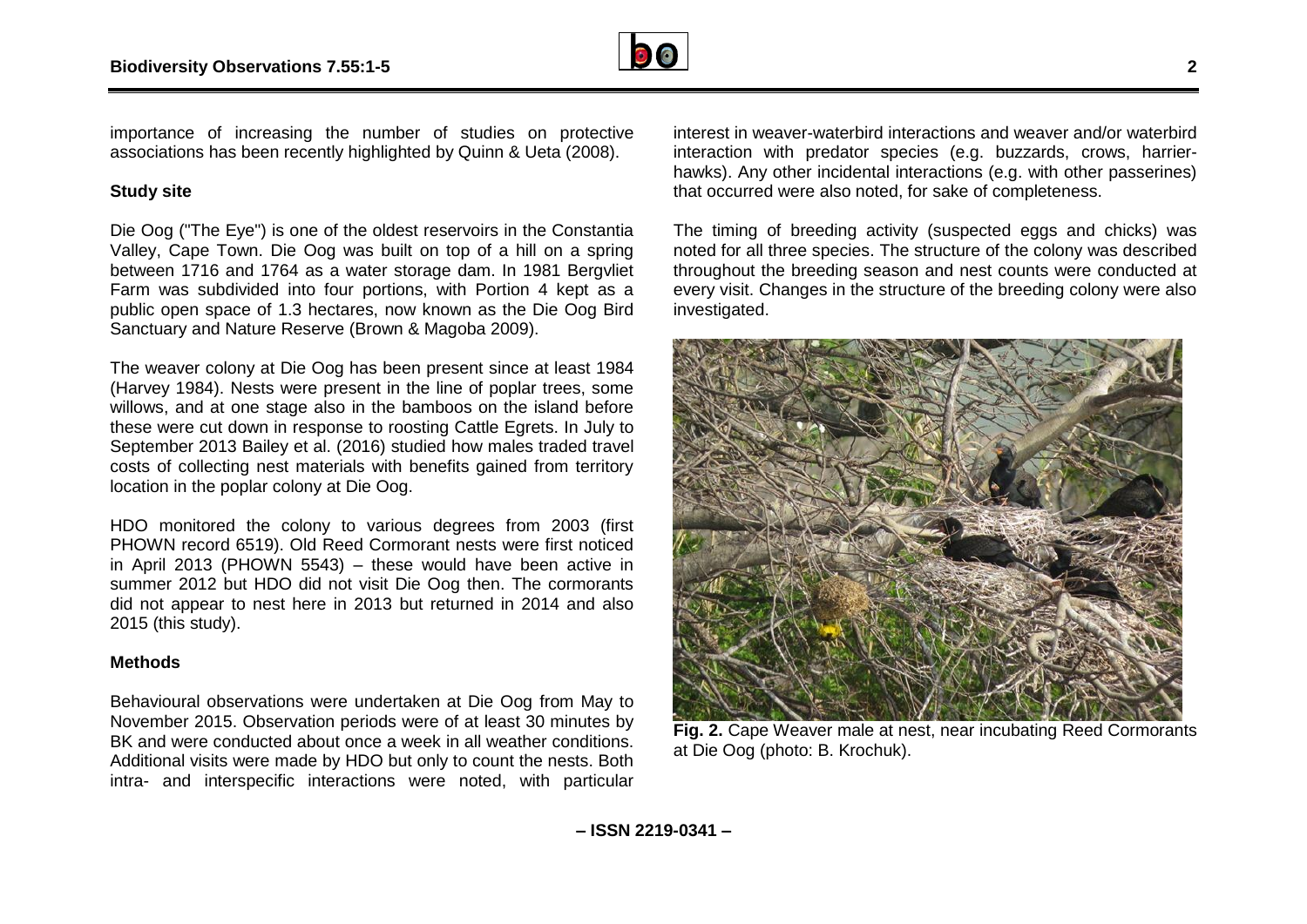

#### **Results**

The polygynous Cape Weavers were actively breeding from June to November 2015 (females incubating or feeding chicks), with the Hadedas breeding from about 25 July to 12 September, and the Reed Cormorants from 29 August to 31 October. On 20 September eight Reed Cormorant nests contained at least 15 nestlings. The Hadeda Ibis pair successfully reared a single chick (number of eggs laid is unknown). The cormorants and ibis pair had single breeding attempts with a breeding season that fell within the weavers' breeding season (Fig. 3).

There were very few opportunities to observe predator-prey species interactions throughout the duration of the study, with only six observations over a period of 11 visits. None of the predators elicited a response from the weavers or waterbirds, except a pair of calling Forest Buzzards *Buteo trizonatus* which silenced the majority of the weaver colony (Table 1).

New weaver nests built on the poplar tree that held the cormorant nests gradually moved upwards, splitting the colony in two, with about a quarter of the total nests above the cormorant colony and the remainder below. Waterbird guano progressively accumulated in the water directed below the colony, and also on weaver nests sited below the waterbird nests.

#### **Discussion**

Few potential predators were observed as observation time was limited (Table 1). The weavers did not react, possibly as the predators were not seen to be a threat as they were not approaching the nests. Waterbirds also showed no reaction. However, when the Forest Buzzards called the birds became aware of their presence and the colony fell silent.



**Fig. 3.** Breeding season of the Cape Weavers, Hadeda Ibis and Reed Cormorants at Die Oog, 2015. "CW nests" (blue line) indicates the number of Cape Weaver nests per visit. The horizontal bars indicate when eggs and/or chicks were present for the three species studied: CW (red bar)=Cape Weaver, Hadeda (green bar)=Hadeda Ibis, Reed C (purple bar)=Reed Cormorant.

The Cape Weaver colony started breeding earlier than the waterbirds in 2015; this pattern is likely to hold every year. The weavers also bred for longer than the waterbirds. Thus in this case, the weavers did not seem to nest with the waterbirds, but vice versa. The poplars offered suitable habitat for both the weavers and the waterbirds, possibly drawing the species together in a chance association. Alternatively, waterbirds may use the weavers as an indicator of a relatively secure nesting site and therefore nest in the vicinity of them.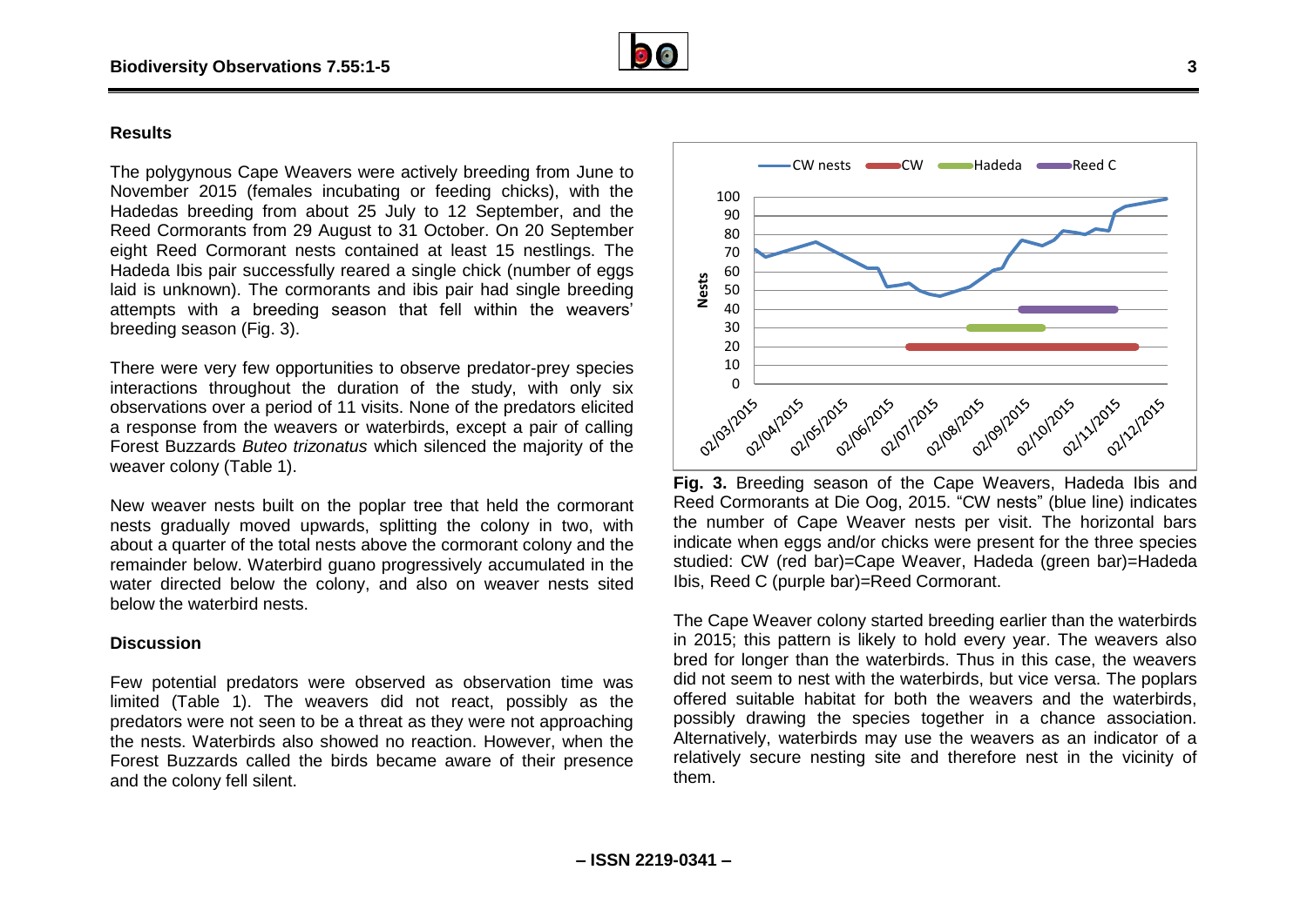

The weavers seemed to build new nests around the cormorant nests at the beginning of the season before they were very active but as activity increased the weavers built nests above them. This could be possibly due to the increase in guano production as the breeding season progressed. Although there was complete overlap in the timing of breeding seasons, influence of Hadeda Ibises on the weavers was difficult to discern, likely due to the fact that there was only a single pair.

In conclusion, this study did not record any interaction with predators and was therefore unable to provide any evidence of a protective association. However, anecdotal observations suggest that both weavers and waterbirds benefit from nesting together. For instance, Connor (1997) recorded a Hadeda Ibis chasing away a Long-crested Eagle in a Cape Weaver-Hadeda Ibis mixed colony. This suggests further research may still reveal protective associate benefits for the relationship between Cape Weavers and waterbirds.

#### **References**

**Bailey IE, Morgan KV, Oschadleus HD, De Ruiter SL, Meddle SL, Healy SD** 2016. Nest-building males trade off material collection costs with territory value. Emu 116(1): 1-8.

**Brown C, Magoba R** (ed) 2009. Rivers and wetlands of Cape Town. Water Research Commission, South Africa. Report No TT 376/08.

**Conner J** 1997. Weaver's bodyguard. Blue Swallow 10(1):10-11.

**Harvey J** 1984. Some observations at Bergvliet. Promerops 166: 8- 10.

**Hockey PAR, Dean WRJ, Ryan PG** (eds) 2005. Roberts Birds of Southern Africa, 7th ed. John Voelcker Bird Book Fund, Cape Town.

**Joubert HJ** 1932. Commensalism among birds. Ostrich 3:59-60.

**Lima SL** 2009. Predators and the breeding bird: behavioral and reproductive flexibility under the risk of predation. Biological Reviews. 84: 485-513.

**Quinn JL, Ueta M** 2008. Protective nesting associations in birds. Ibis 150 (Suppl. 1):146-167.

**Raseroka BH** 1975. Breeding of the Hadedah Ibis. Ostrich 46:208- 212.

**Sadler B** 1986. A report on the Victoria Park heronry. The Bee-eater 37: 7.

**Skead CJ** 1965. The ecology of the ploceid weavers, widows and bishop-birds in the southeastern Cape Province, South Africa. In: Davis DHS (ed), Ecological studies in Southern Africa. The Hague: W.H. Junk. pp219-232.

**Whittington P** 2002. CBC outing to Elandsberg/Bartholomeus Klip - 15 September 2002. Promerops 252:32-33.

> Example of PHOWN record for this colony: [http://weavers.adu.org.za/phown\\_vm.php?vm=19261](http://weavers.adu.org.za/phown_vm.php?vm=19261)